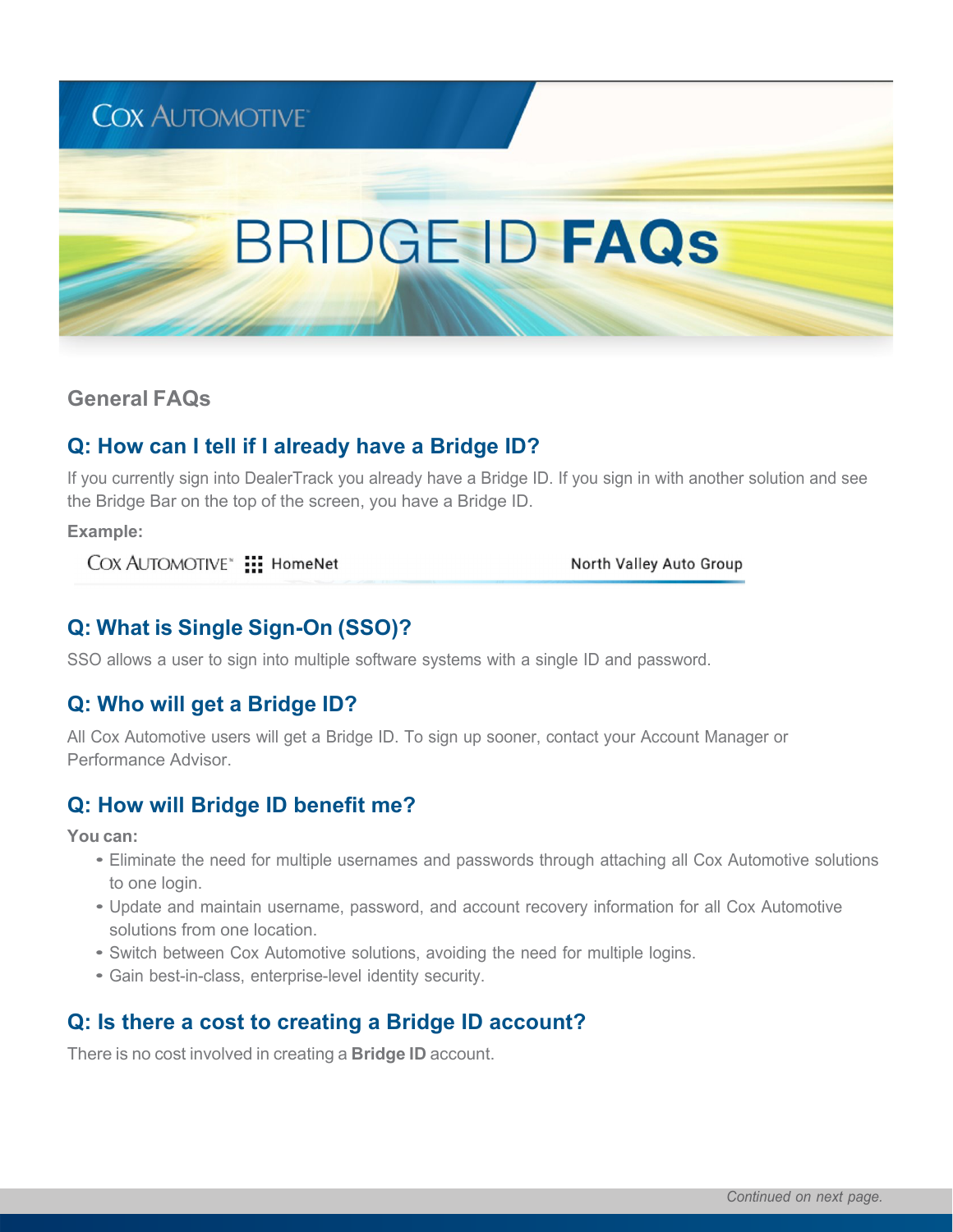# **BRIDGE ID FAQS**

### **Q: I already have a Bridge ID; do I need to do anything?**

If you already have a Bridge ID and have connected all your Cox Automotive solutions, you do not need totake any additional action.

If you have unattached Cox Automotive logins, you will need to attach them. Attaching additional accounts to your Bridge ID is easier than ever. See video here to learn how to attach additional accounts.

#### **Q: I only have one Cox Automotive solution. Am I going to be required to register for a Bridge ID?**

Yes, all Cox Automotive users will be registered for a Bridge ID.

#### **Q: Because browsers can save login credentials, how does Cox Automotive Bridge ID provide a dealership advantage?**

- <sup>A</sup> single Bridge ID makes it easier to manage user credentials and profile information once rather than for each account.
- <sup>A</sup> single Bridge ID allows switching between Cox Automotive solutions without needing to sign in again.
- Bridge ID provides peace of mind that comes from best-in-class, enterprise-level identity security.

#### **Q: Can I defer registration?**

Yes, if you are an existing Cox user you have up to 7 days to sign up for a Bridge ID.

If you are a new Cox user, you must register at the time of first sign in.

#### **Q: What is required to create a Bridge ID account?**

You will be asked to register for a Bridge ID as you sign in to your Cox Automotive solutions. If you already have a Bridge ID, you will have the option to link your Cox Automotive solution accounts to it as you sign in. See video here to learn how to attach additional accounts.

#### **Q: Once I register or link an existing Bridge ID, what will change?**

You will now have access to the **Cox Automotive Bridge Bar,** which you can use to:

- Switch between linked Cox Automotive solutions.
- Perform account-level user maintenance.
- Log out of all Cox Automotive solutions at the same time.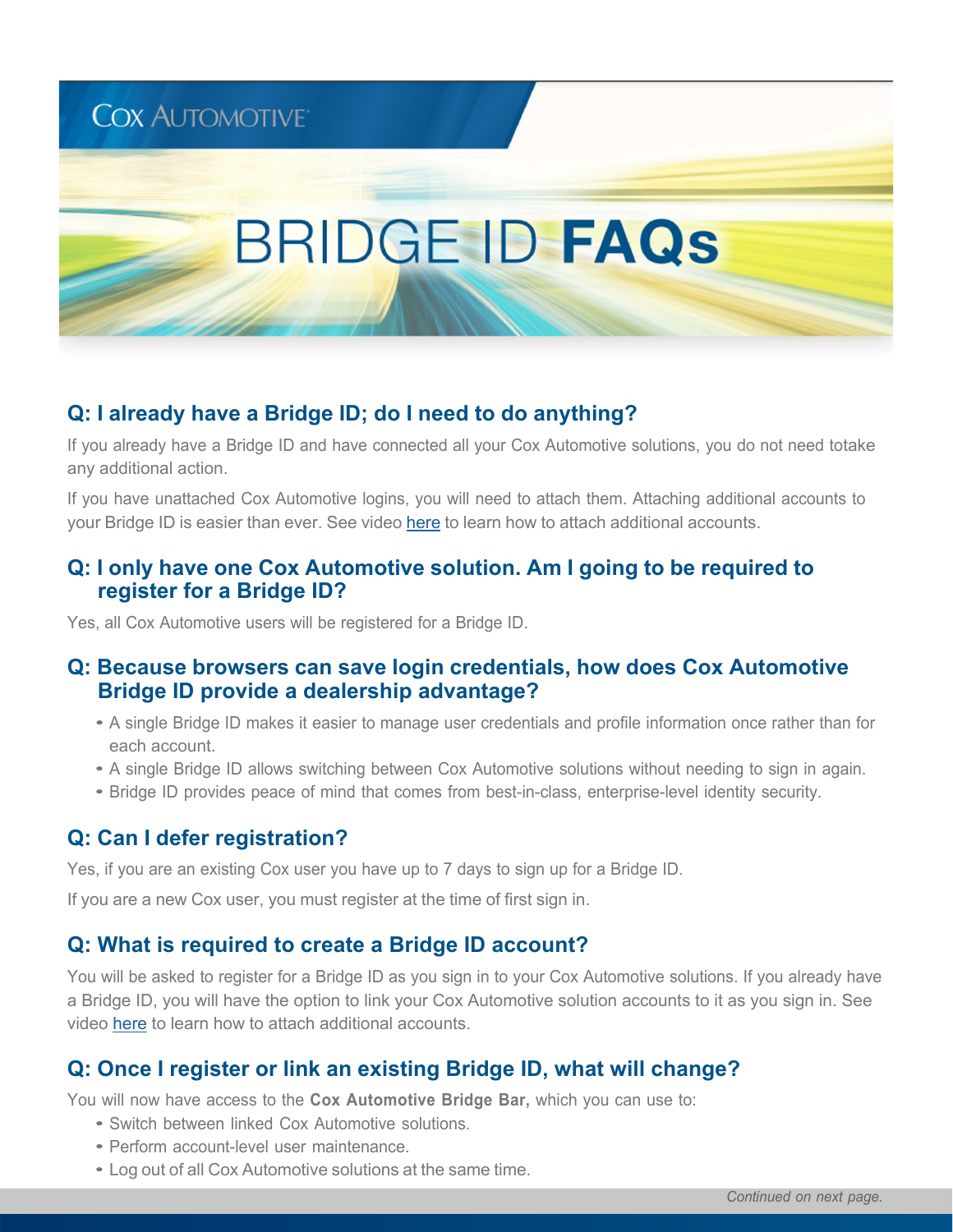# **BRIDGE ID FAQS**

#### **Q: How many Cox Automotive solutions can I attach to my Bridge ID?**

You can attach a single solution account from each of these solutions to your **Bridge ID** account.

Keep in mind, **we currently have Bridge ID for the following solutions:**

- Autotrader
- vAuto
- Dealer.com
- VinSolutions • Xtime
- Dealertrack F&I & DMS • HomeNet
- **Q: Will more solutions be coming onto Cox Automotive Bridge ID?**

Yes. Keep in mind, **we currently have Bridge ID for the following solutions:**

- Autotrader
- vAuto • VinSolutions

• Xtime

- Dealer.com
- Dealertrack F&I & DMS
- HomeNet

#### **Q: How do I attach Cox Automotive solutions?**

You can use the **Attach More Solutions** link from the Bridge Bar to attach additional solutions to your **Bridge ID** account. You will need your username and password for each solution you would like to attach. See video here to learn how to attach additional accounts.

#### **Q: Why should I attach other solutions?**

You should attach all solutions you have access to. This eliminates the need to remember multiple sets of credentials and will allow you to navigate between solutions without needing to sign in again.

#### **Q: How do I access my attached solutions?**

You can use the **Solution Switcher** to launch all your attached solutions. See video here to learn how to use the Solution Switcher.

# **Q: I attached my solution account to the wrong Bridge ID; what should I do?**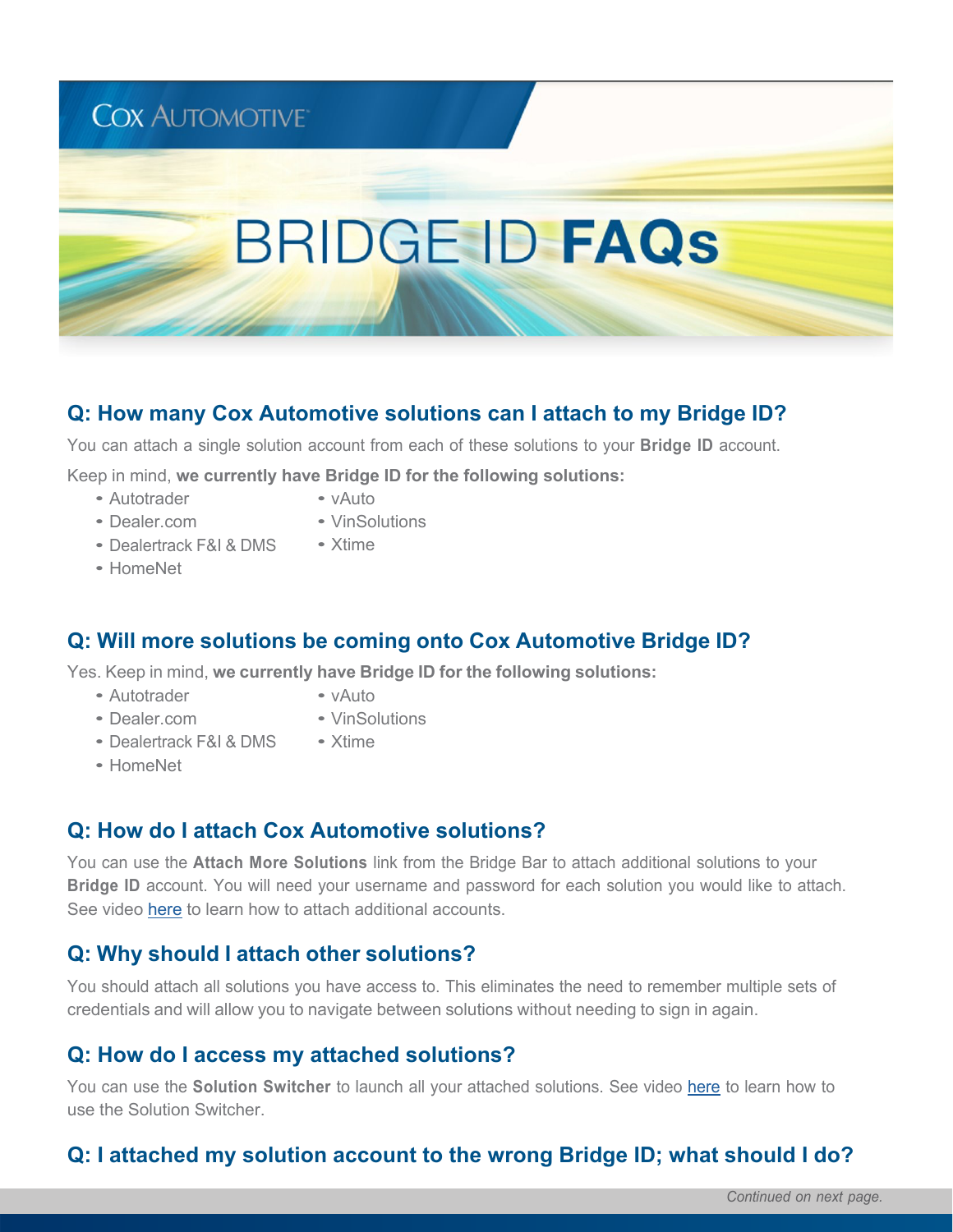

Please contact the technical support team for the Cox Automotive solution you're attempting to access to relink your account to the correct Bridge ID.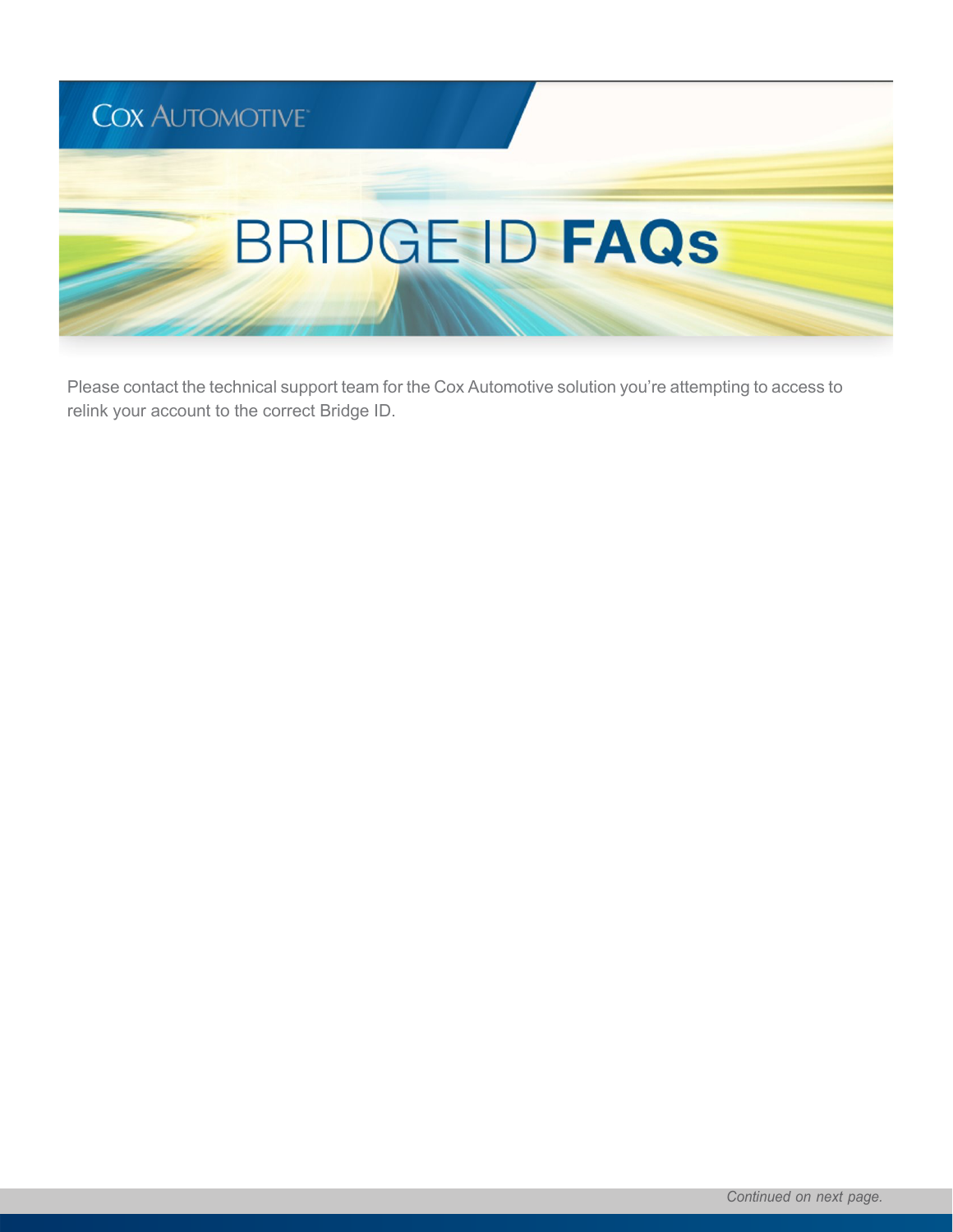# **BRIDGE ID FAQS**

**Functional Support FAQs**

## **Q: I forgot my username, what can I do?**

You can use the **Forgot username** link to recover your username if you have an email configured on your **Bridge ID**. If you do not have email configured contact your dealer administrator or support for assistance.

### **Q: I Forgot my password, what can I do?**

You can use the **Forgot password** link to reset your password if you have an email or SMS enabled phone configured on your **Bridge ID**. If you do not have an email or phone, contact your dealer administrator or support for assistance.

# **Q: Who do I call for technical support?**

Please contact the technical support team for the Cox Automotive solution you're attempting to access.

## **Q: What are the password requirements for a Bridge ID?**

Passwords must:

- have between 8 to 15 characters
- have upper or lowercase letters
- have at least one number and one special character
- not be the last 5 passwords used
- not be the same as your username

#### **Q: Will my solution-specific timeouts change?**

No, your solution-specific timeouts will not change.

#### **Q: What happens once I logout using the Bridge Bar?**

You will be logged out of all solutions attached to your **Bridge ID**.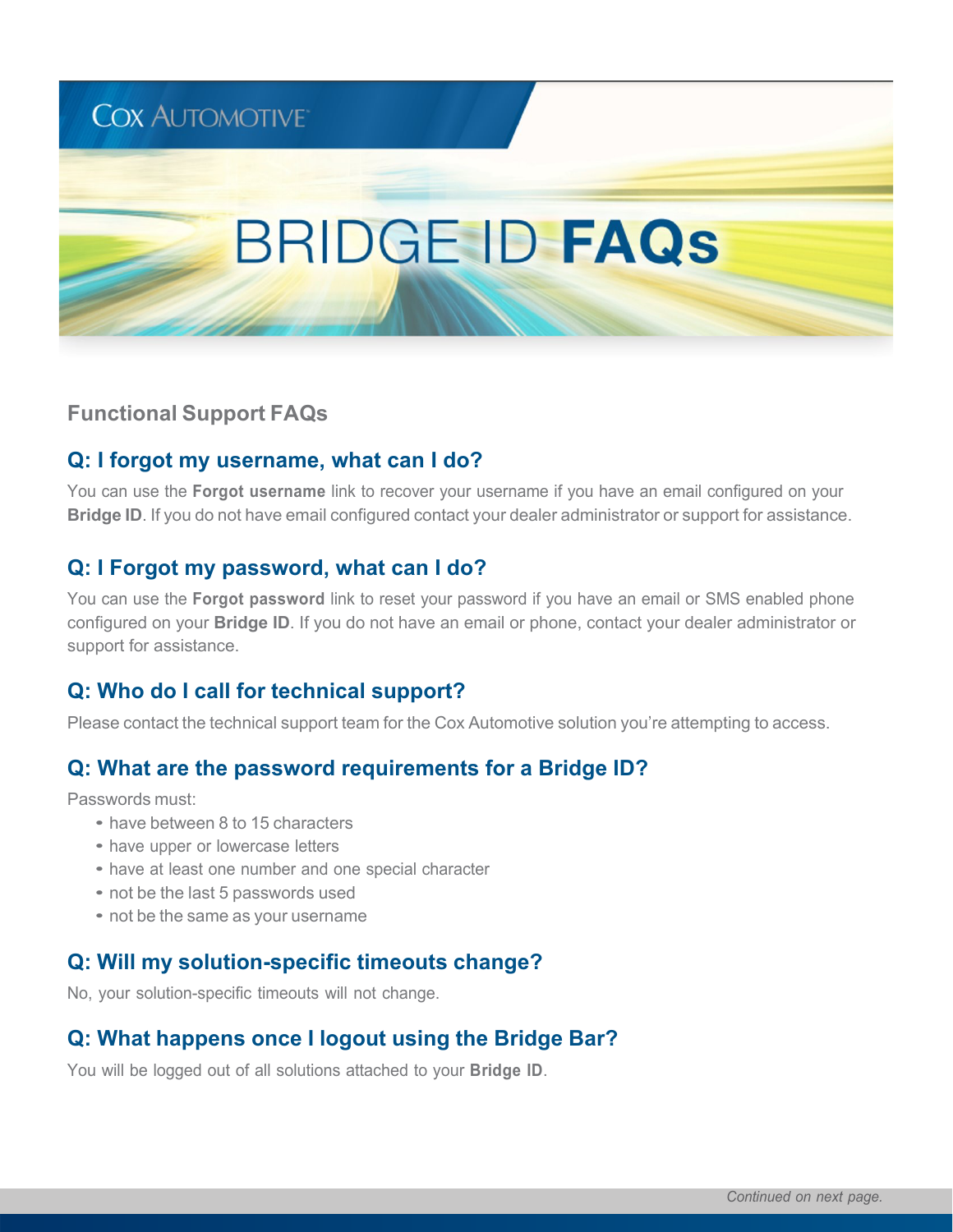# **BRIDGE ID FAQS**

## **Common EULA FAQs**

**COX AUTOMOTIVE** 

# **Q: Why am I required to acknowledge the Terms of Use and Privacy Policy?**

You have certain rights and responsibilities that you should understand before using the software. You must indicate that you have read and understand the Terms of Use and the Privacy Policy before you can use our software.

## **Q: When will I have to acknowledge the Terms of Use and Privacy Policy?**

If you are a current a **Bridge** user, you will see a prompt immediately after signing in. If you are not a current  **Bridge** user, you will see a prompt when you register for a **Bridge ID**.

#### **Q: I am a Cox Auto software user, and previously I acknowledged the Terms of Use and Privacy Policy, do I have to do this again?**

Yes, if the policies have been rewritten and updated, you must acknowledge these changes.

## **Q: Where can I find the Terms of Use and Privacy Policy documents?**

Links to these documents display at the bottom of the sign-in screens and you can view them at any time.

#### **Multi-Factor Authentication (MFA) FAQs**

#### **Q: What is MFA?**

Multi-factor authentication is an additional layer of security, added during login, to protect website data. Where a username and password are both something you know, MFA adds something ONLY you have, that can be used to prove who you are. Email and SMS enabled phones are the 2 factors that we support for MFA.

## **Q: Why do I have to enroll in MFA?**

Common Sign-In has implemented a new Multi-factor Authentication method to protect you and your data from potential hackers.

#### **Q: Do I have to enroll in MFA for each solution?**

No, Common Sign-In has been implemented to not have to setup Multi-factor Authentication for each solution.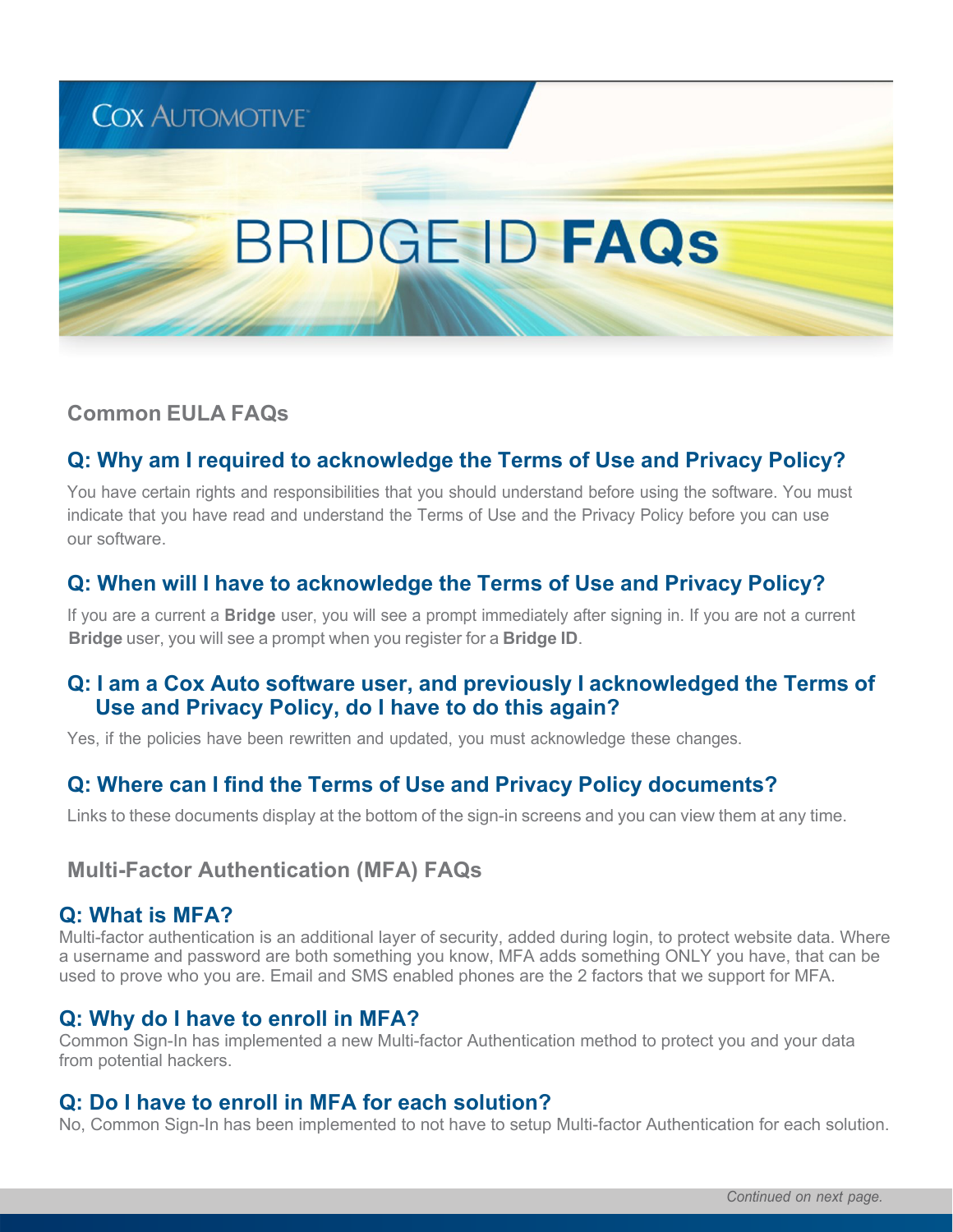# **BRIDGE ID FAQS**

### **Q: Can I opt out or disable MFA?**

No, you must enroll in Multi-factor Authentication.

#### **Q: Who is impacted by MFA?**

MFA is required for all new Common Sign-In users.

#### **Q: What if I can't enroll in or setup MFA?**

You can contact a PM/DA/DIO/LIO or technical support

#### **Q: Can I set up only one authentication method for account recovery?**

We recommend you set all methods to make your account access simpler if you lose one of your factors. We require at least one method for account recovery and MFA.

#### **Q: Can I change or update my authentication method?**

You can make changes to your authentication settings by updating your Bridge ID account via My Settings.

#### **Q: Can I use my personal device to enroll in MFA?**

Yes.

#### **Q: How often do I have to re-authenticate with MFA?**

- Any time you use a new device
- Every 90 days
- Every time your browser cache is cleared.

#### **Access Code**

#### **Q: I didn't receive an access code, what do I do?**

Please check your spam folder or try clicking the Resend code button.

#### **Q: My access code is incorrect, expired, or not working, what do I do?**

Please re-enter your access code or try clicking the Resend code button.

#### **Q: My account is locked; how do I unlock it?**

Contact your dealer admin or technical support.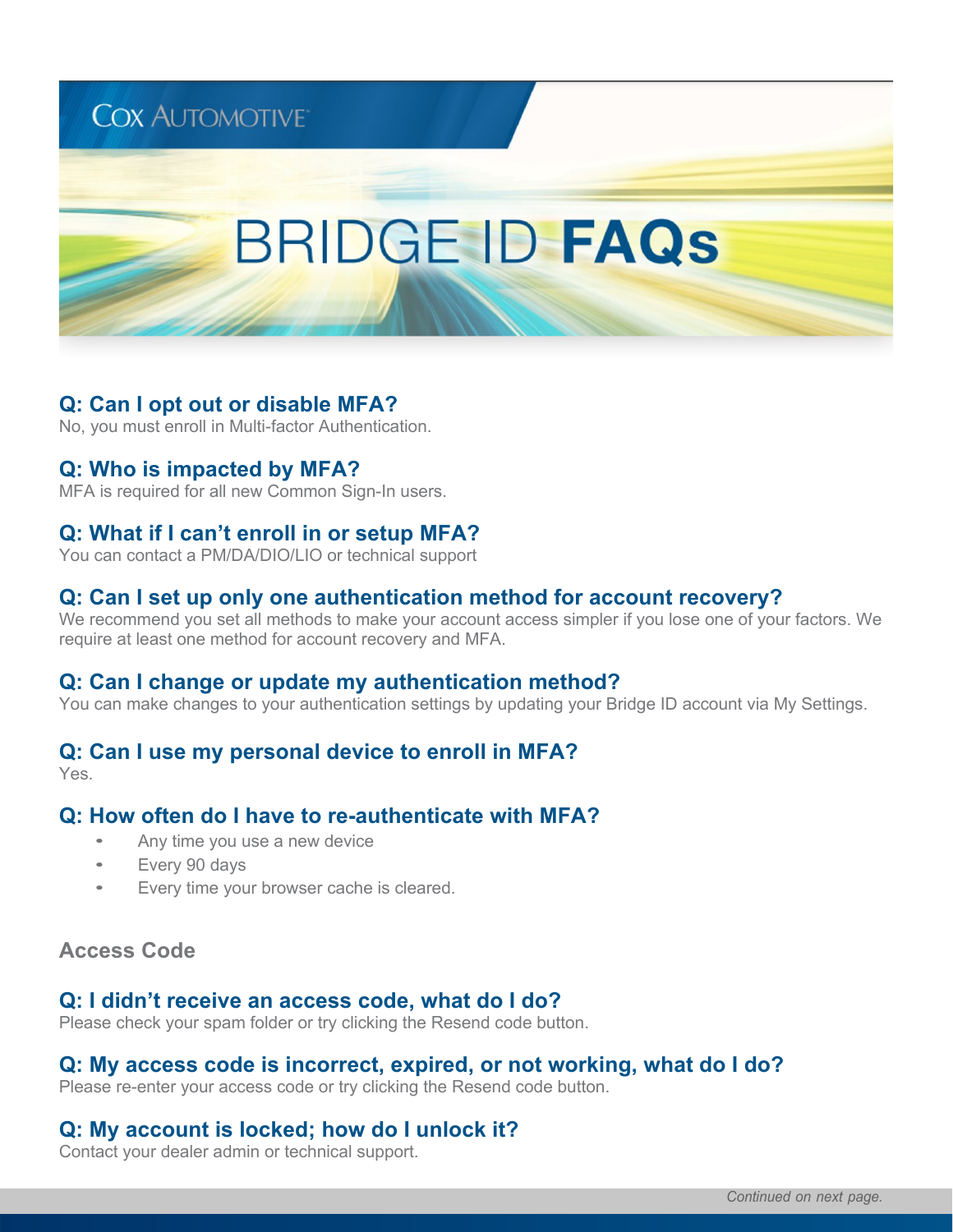# **BRIDGE ID FAQS**

**Bridge ID Account**

#### **Q: How do I add my SMS enabled phone number for Bridge ID account recovery?**

You can add your SMS enabled phone number at time of registration or via My Settings.

#### **Q: How do I add my email address for Bridge ID account recovery?**

You can add your email address at time of registration or via My Settings.

# **Q: Where do I update my Bridge ID account settings?**

You can update your **Bridge ID** account settings via **My Settings**.

#### **Q: I share an email and/or password with other users, how do I authenticate the account?**

Emails used for account recovery must be unique.

**Reset**

#### **Q: I am unable to use my email to register and do not have an SMS enabled phone, how can I do MFA challenge?**

Please contact your admin to help reset your MFA factors. Once your factors are reset you can enter or update your MFA information next time you log into the Bridge.